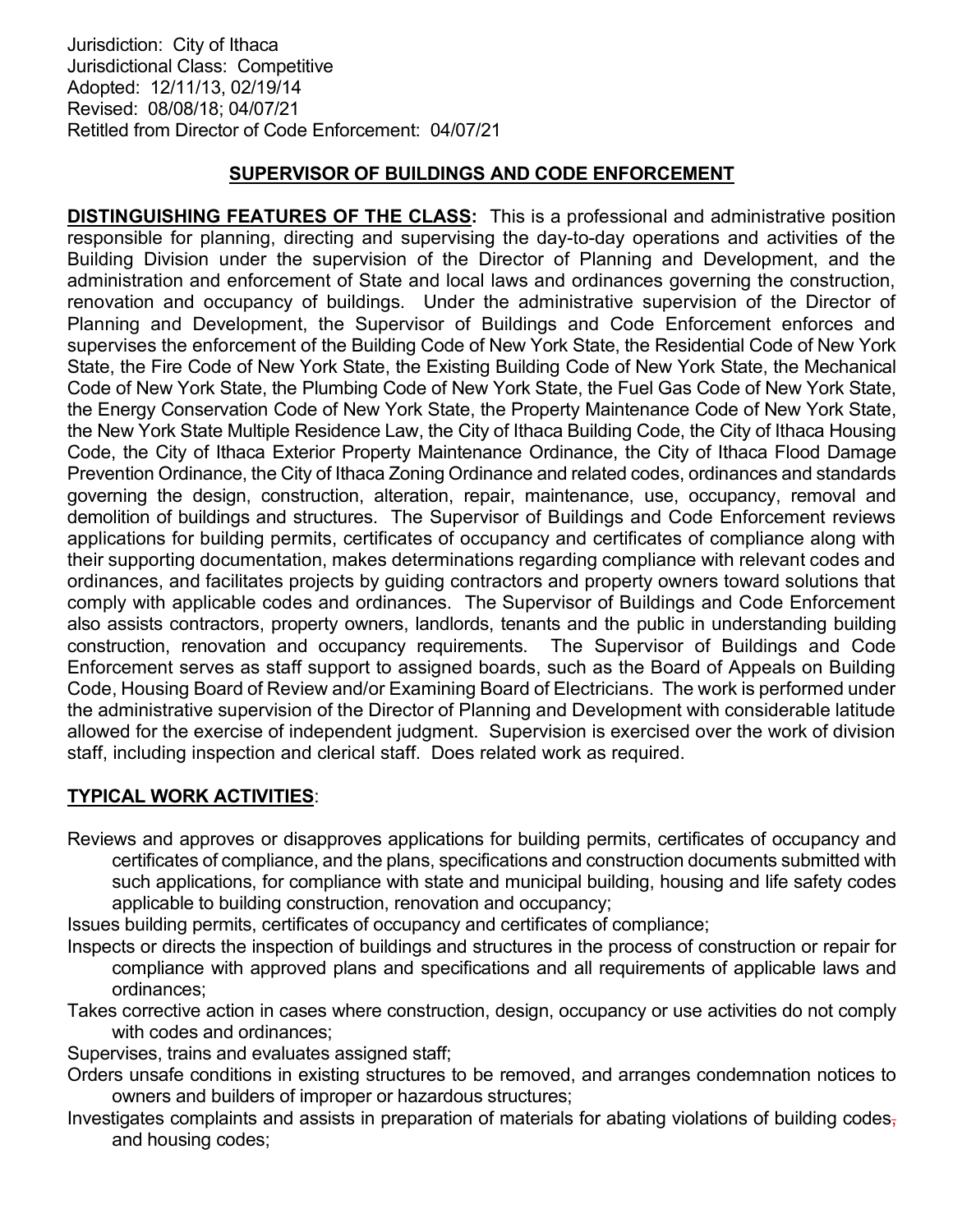#### Supervisor of Buildings and Code Enforcement Page 2

# TYPICAL WORK ACTIVITIES (continued):

- Explains the requirements of state and municipal building, housing and life safety codes that regulate building construction, renovation and occupancy to the public, contractors, property owners, landlords, tenants and other interested parties;
- Assists the Director of Planning and Development in rewriting codes and ordinances to improve effectiveness and in presenting such changes to the appropriate boards and committees;
- Provides professional and technical advice and/or serves as support staff to the Board of Appeals on Building Code, the Housing Board of Review, and/or the Examining Board of Electricians as needed or assigned;
- Assists in the preparation of cases for prosecution for violations of codes and ordinances; testifies in court as needed;
- Suggests changes for providing better code enforcement in the community;
- Prepares and oversees the preparation of a variety of narrative and statistical reports, including activity reports and fee reports;

Participates in the preparation and presentation of the Planning Department's annual budget; Attends a variety of meetings as City representative on issues related to code enforcement;

## FULL PERFORMANCE KNOWLEDGES, SKILLS, ABILITIES, PERSONAL CHARACTERISTICS:

Thorough knowledge of the requirements of state and local laws and ordinances pertaining to building construction and alteration, occupancy and habitability, including the Building Code of New York State, the Residential Code of New York State, the Fire Code of New York State, the Existing Building Code of New York State, the Mechanical Code of New York State, the Plumbing Code of New York State, the Fuel Gas Code of New York State, the Energy Conservation Code of New York State, the Property Maintenance Code of New York State, the New York State Multiple Residence Law, the City of Ithaca Building Code, the City of Ithaca Housing Code, the City of Ithaca Exterior Property Maintenance Ordinance and the City of Ithaca Flood Damage Prevention Ordinance; thorough knowledge of modern practices, principles, materials, tools and terminology used in building construction, including construction involving reinforced concrete and structural steel; thorough knowledge of the building trades; ability to supervise, direct and train subordinate personnel; ability to read and interpret plans and specifications; ability to prepare and interpret complex written materials, including legal regulations; ability to communicate effectively, both orally and in writing; ability to establish and maintain cooperative working relationships with public officials, contractors, property owners and the general public; ability to teach the application of codes to inspectors; ability to be firm but courteous; ability to successfully work with and serve a diverse local community; physical condition commensurate with the demands of the position.

#### MINIMUM QUALIFICATIONS:

A. Graduation from a regionally accredited or NYS registered college or university with a Bachelor's Degree in Engineering, Architecture, or a closely related field with similar course curriculum, and five (5) years of full-time paid experience, or its part-time paid equivalent, in the design, construction, or inspection of buildings as a project manager, estimator, construction superintendent or general contractor, or in qualified code enforcement activities, at least two (2) years of which must have been in a supervisory capacity; or